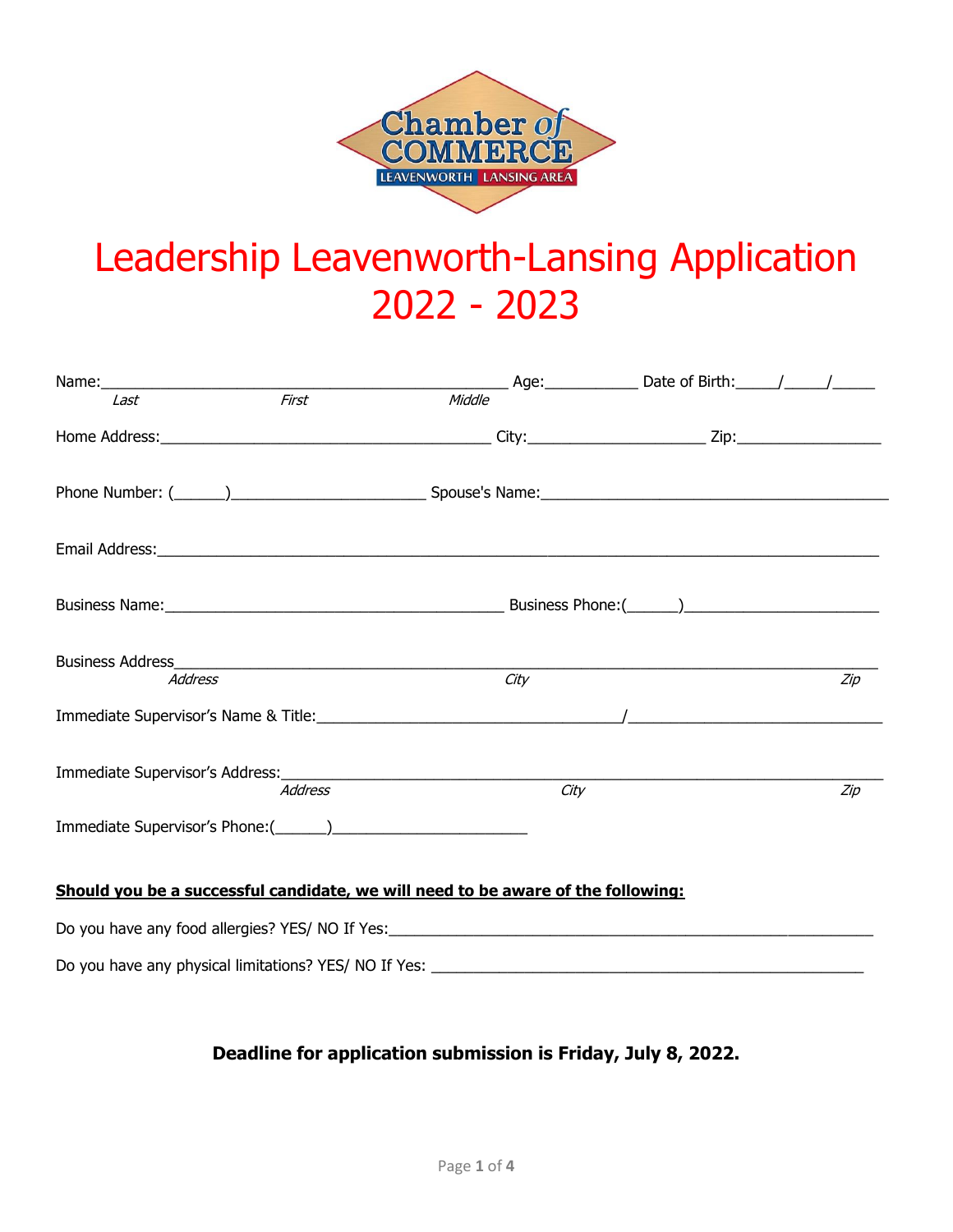

Leadership Leavenworth-Lansing Application

## **2022-2023 Class Schedule & Personal Commitment**

It is understood that any applicant accepted for the Leadership Leavenworth-Lansing Program **will attend all sessions**. Please review the schedule below and take into consideration your time commitment. Typical sessions are from 8 a.m. to 4:30 p.m. except the reception and the graduation, both of which are held in the evening. Active participation is expected during all sessions, and as this is your workplace for the day, cell phone usage will be during breaks and some lunches. By your supervisor signing below he/she agrees with this and values the presenters and their time given to this program.

| <b>Date</b>                     | Event / Class                                                 | <b>Location</b>                 |
|---------------------------------|---------------------------------------------------------------|---------------------------------|
| September 8, 2022               | <b>Opening Ceremony</b>                                       | Pioneer Career Center           |
| September 9, 2022               | History / Leadership                                          | Leavenworth Public Library      |
| October 7, 2022                 | Social Services / Healthcare                                  | <b>TBA</b>                      |
| November 4, 2022                | Education / Press Activities                                  | University of Saint Mary        |
| December 2, 2022                | Fort Leavenworth                                              | <b>TBA</b>                      |
| January 12, 2023                | Industry / Media                                              | <b>TBA</b>                      |
| February 2, 2023                | <b>Local Government</b>                                       | Lansing Community Center        |
| March 6-10 <sup>th</sup> , 2023 | State Government (One day during the session<br>in this week) | State Capitol in Topeka         |
| April 6, 2023                   | Criminal Justice / Fire Prevention                            | <b>TBA</b>                      |
| April 27, 2023                  | Graduation                                                    | <b>Lansing Community Center</b> |

It is the policy of the Leadership Committee to interview each applicant for the Leadership class, along with his/her immediate supervisor (if applicable). Upon submission of this application, the applicant will be contacted to set up such an interview.

I acknowledge that I am making a commitment to attend all sessions and will make every effort to do so. I understand graduation is dependent on attendance and that absences will be dealt with on an individual basis.

Applicant's Signature: \_\_\_\_\_\_\_\_\_\_\_\_\_\_\_\_\_\_\_\_\_\_\_\_\_\_\_\_\_\_\_\_\_\_\_\_\_\_\_\_\_\_\_\_\_\_

Supervisor's Signature (if applicable):\_\_\_\_\_\_\_\_\_\_\_\_\_\_\_\_\_\_\_\_\_\_\_\_\_\_\_\_\_\_\_\_\_\_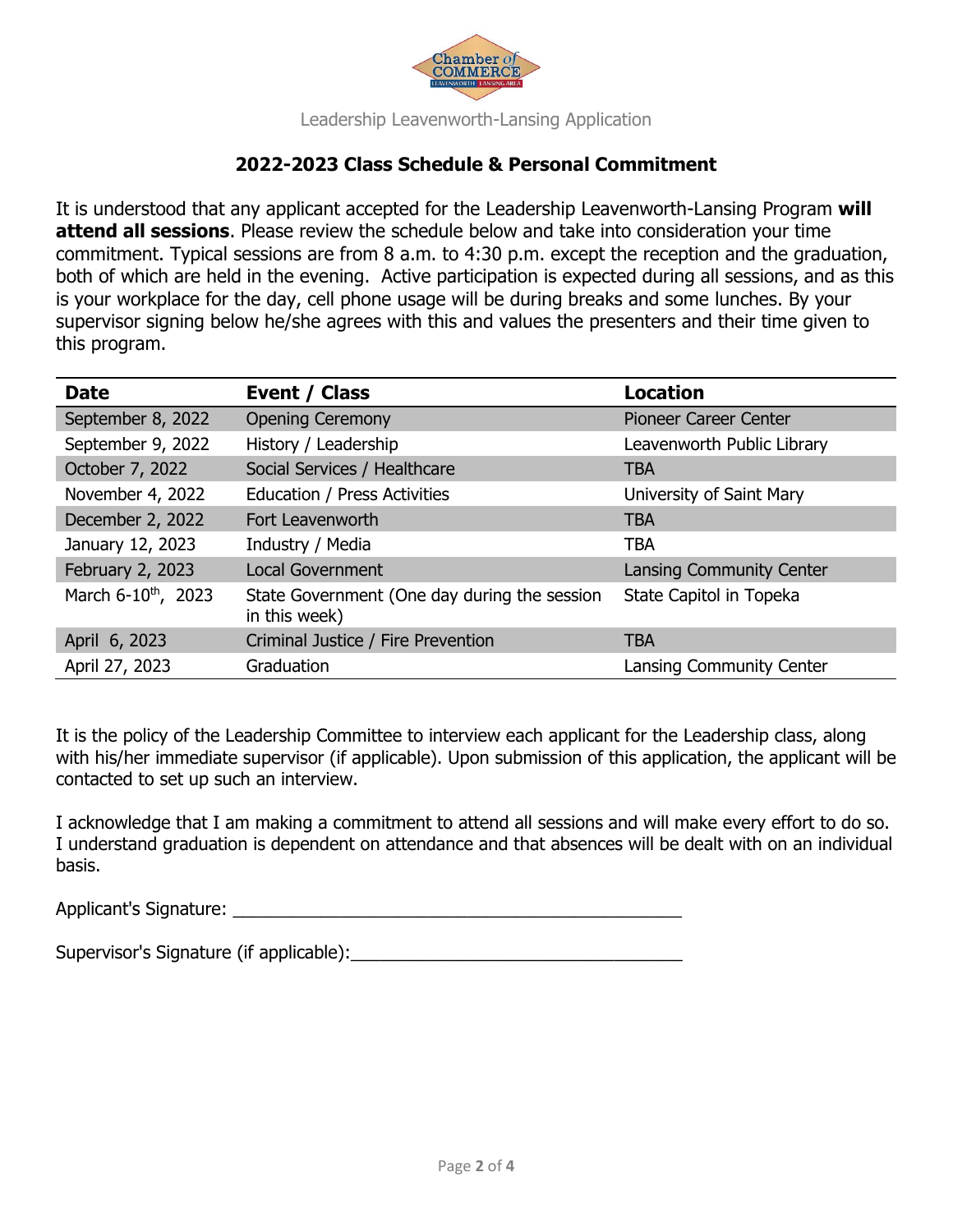

### Leadership Leavenworth-Lansing Application

USE ONLY THE SPACE PROVIDED to address the following sections with as much information as you have available, while refraining from listing an award or honor in more than one section. **Only a duplicate of this form will be sent to the selection committee.** 

- **1. Please state present work responsibilities.**
- **2. Please list work experience. List job and brief job description. (Limit to last ten years.)**

**3. Please list formal education as well as any educational accomplishments within the field of work. Include degrees awarded and/or professional institutes and training programs attended. (Please include dates.)** 

**4. Please list present community involvement, listing voluntary, social, business and professional activities. Indicate the scope of your responsibilities with these involvements.** 

**5. Please list past community involvements (voluntary, social, business and professional activities) and briefly indicate your participation in each activity. (Limit to past ten years)** 

**6. Please list awards or special recognition that you have received through your involvement in professional and community activities.** 

**7. Why do you want to participate in the Leadership Program?** 

**8. What do you see as the Future of the Leavenworth-Lansing Area?** 

**9. Please list your personal interests and/or hobbies outside of your profession.**